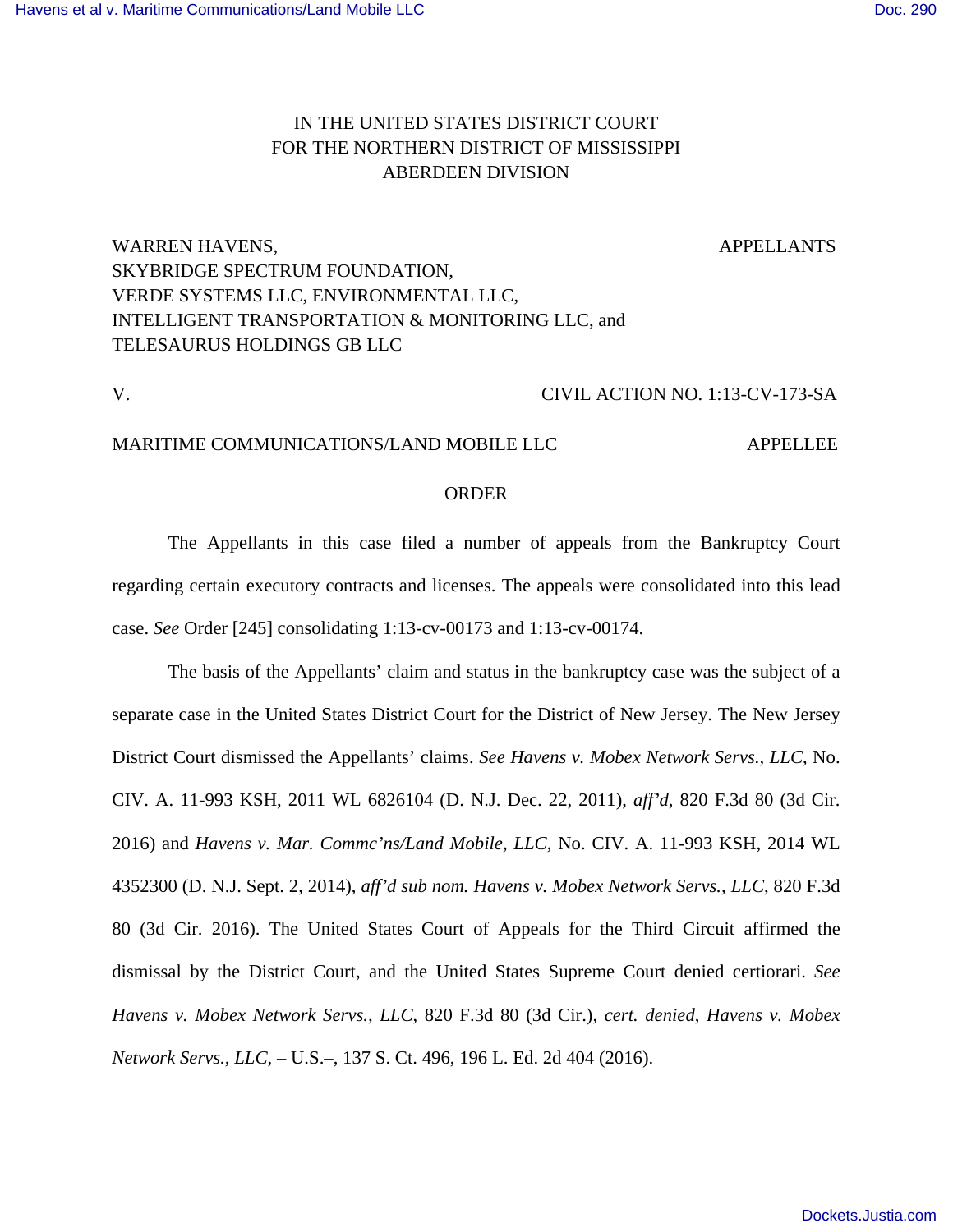In addition to the litigation in the Third Circuit, the Appellants were also involved in proceedings before the Federal Communications Commission related to the validity of the licenses at issue in the underlying bankruptcy case and the transfer of those licenses. Based on the information in the record, the Commission denied the relief requested by the Appellants, leaving them with no interest in the licenses in question. The Commission also denied the Appellants' request for reconsideration.

Appellee Maritime filed a Motion to Dismiss [270] arguing that the final adjudication of the Appellants' claims in both the Third Circuit and before the Commission leaves them with no claim or interest in the underlying bankruptcy case, and thus no standing to prosecute their appeals in this Court. In addition, the Appellants are now unrepresented by counsel. This Court entered an Order [274] granting the Appellants 30 days to procure new counsel and additional time to respond to the pending Motion to Dismiss. Individual Appellant Havens entered a notice of his intent to proceed *pro se* [277] and filed a Response [278] to the Motion to Dismiss.<sup>1</sup> Havens' Response essentially concedes that his claims were extinguished in the Third Circuit and before the Commission, but he argues that he may have some as-yet unexhausted avenues to challenge the Commission's rulings.

In appeals from bankruptcy court, the "appellant shoulders the burden of alleging facts sufficient to demonstrate that it is a proper party to appeal." *Fortune Nat. Res. Corp. v. U.S. Dep't of Interior*, 806 F.3d 363, 366 (5th Cir. 2015) (citing *Rohm & Hass Tex., Inc. v. Ortiz Bros. Insulation, Inc.*, 32 F.3d 205, 208 (5th Cir. 1994)). "In ruling on a motion to dismiss for want of standing, both the trial and reviewing courts must accept as true all material allegations

 $\overline{a}$ 

<sup>&</sup>lt;sup>1</sup> The corporate Plaintiffs, Skybridge Spectrum Foundation, Verde Systems LLC, Environmental LLC, Intelligent Transportation & Monitoring LLC, and Telesaurus Holdings GB LLC did not respond to the Court's Order directing them to inform the Court of their new representation, and failed to respond to the pending Motion to Dismiss. The Court determines that these parties have abandoned their appeal.